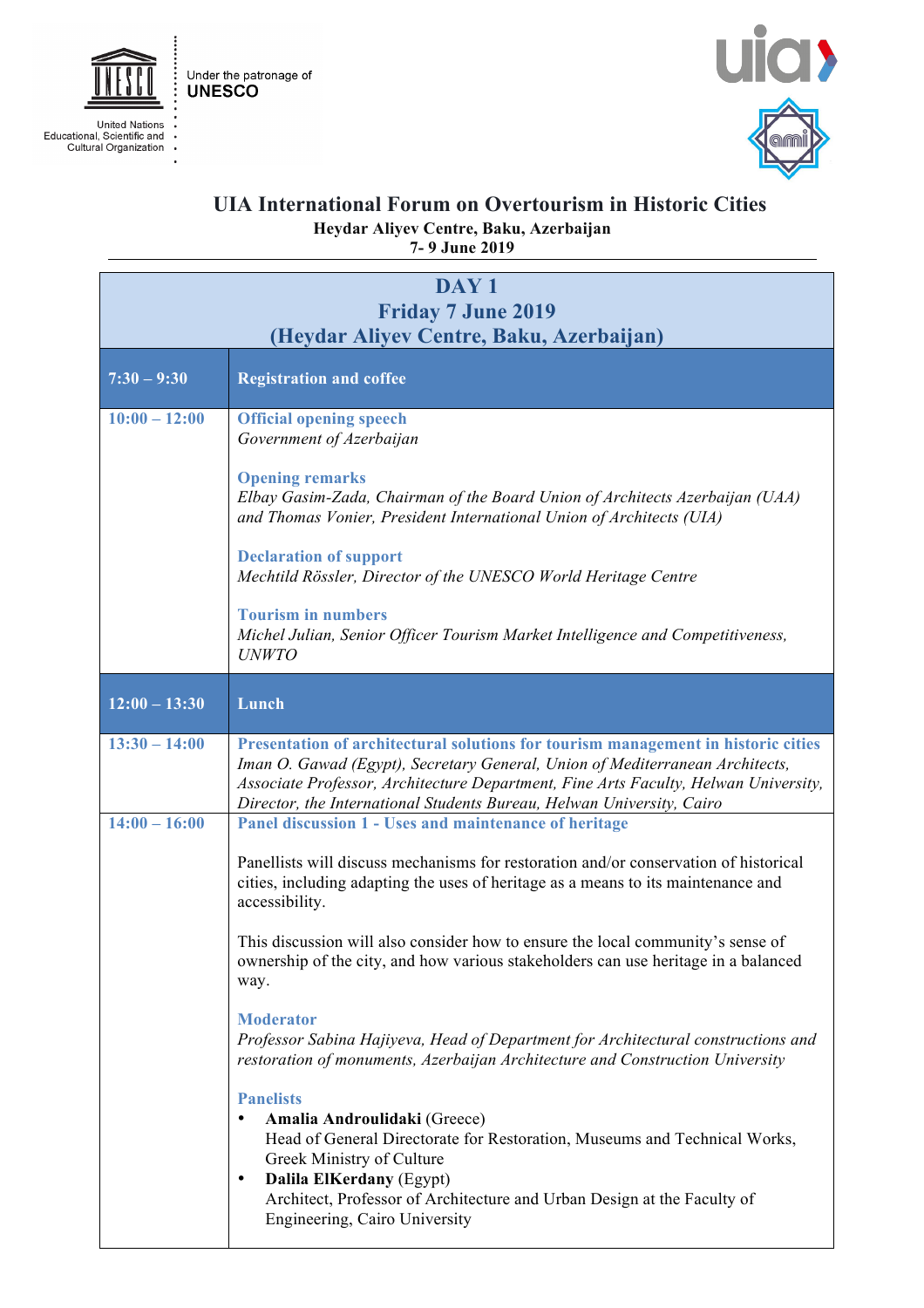

United Nations<br>Educational, Scientific and<br>Cultural Organization

j J.



## **UIA International Forum on Overtourism in Historic Cities Heydar Aliyev Centre, Baku, Azerbaijan 7- 9 June 2019**

|       | <b>Lynne Dearborn (USA)</b><br>Architect, Associate Professor, Illinois School of Architecture, University of<br>Illinois<br><b>Rizvan Bayramov</b> (Azerbaijan)<br>٠<br>Architect, Associate Professor at the University of Architecture and Construction,<br>Baku, Co-Director of UIA Work Program Heritage and Cultural Identity<br>Vikas Dilawari (India)<br>٠<br>Urban Conservation Architect, Vikas Dilawari Architects |
|-------|-------------------------------------------------------------------------------------------------------------------------------------------------------------------------------------------------------------------------------------------------------------------------------------------------------------------------------------------------------------------------------------------------------------------------------|
| 16:00 | <b>Tours of Baku</b>                                                                                                                                                                                                                                                                                                                                                                                                          |

| DAY <sub>2</sub>            |                                                                                                                                                                                                                                                                                                                                                                                                                                                                                                                                                                                                                                                                                                                                                                                                                                                                                                                                                                                                                                                                                                                                                                                                                                                         |  |
|-----------------------------|---------------------------------------------------------------------------------------------------------------------------------------------------------------------------------------------------------------------------------------------------------------------------------------------------------------------------------------------------------------------------------------------------------------------------------------------------------------------------------------------------------------------------------------------------------------------------------------------------------------------------------------------------------------------------------------------------------------------------------------------------------------------------------------------------------------------------------------------------------------------------------------------------------------------------------------------------------------------------------------------------------------------------------------------------------------------------------------------------------------------------------------------------------------------------------------------------------------------------------------------------------|--|
| <b>Saturday 8 June 2019</b> |                                                                                                                                                                                                                                                                                                                                                                                                                                                                                                                                                                                                                                                                                                                                                                                                                                                                                                                                                                                                                                                                                                                                                                                                                                                         |  |
|                             |                                                                                                                                                                                                                                                                                                                                                                                                                                                                                                                                                                                                                                                                                                                                                                                                                                                                                                                                                                                                                                                                                                                                                                                                                                                         |  |
| $9:00 - 11:00$              | (Heydar Aliyev Centre, Baku, Azerbaijan)<br>Panel discussion 2 - Tourism sector and digital tools<br>This block will focus on the important role of tourism professionals in the<br>development of responsible tourism and the use of technology as a means to monitor<br>and regulate tourism flows. Emphasis will be placed on boosting collaboration<br>between tourism companies and cities with regards to tourism management and<br>marketing strategies.<br>Discussions will also examine how to promote other on-site attractions and activities<br>to disperse tourist flows.<br><b>Moderator</b><br>Richard A. Engelhardt, UNESCO Chair Professor of the Conservation and<br>Management of Historic Towns and Urban Centers<br><b>Panelists</b><br>Bálint Kádár (Hungary)<br>$\bullet$<br>Architect, Urban scholar and Planner, Associate Professor, Department of Urban<br>Planning and Design, Budapest University of Technology and Economics<br><b>Ilgar Isbatov</b> (Azerbaijan)<br>$\bullet$<br>Architect, Director of the Baku State Institute of Technology, Chairman of the<br>Urban Planning Commission of the Union of Architects of Azerbaijan<br>Matt Benson (Australia)<br>$\bullet$<br>Programme Director, Think City Malaysia |  |
|                             | Nagore Espinosa (Spain)<br>$\bullet$<br>CEO at in2destination, Consultant at World Tourism Organization (UNWTO),<br>Lecturer at University of Deusto, Coordinator and Expert at INRouTe network<br>Sito Veracruz (Spain)<br>$\bullet$<br>Co-founder of FairBnB cooperative                                                                                                                                                                                                                                                                                                                                                                                                                                                                                                                                                                                                                                                                                                                                                                                                                                                                                                                                                                              |  |
| $11:00 - 11:30$             | <b>Coffee break</b>                                                                                                                                                                                                                                                                                                                                                                                                                                                                                                                                                                                                                                                                                                                                                                                                                                                                                                                                                                                                                                                                                                                                                                                                                                     |  |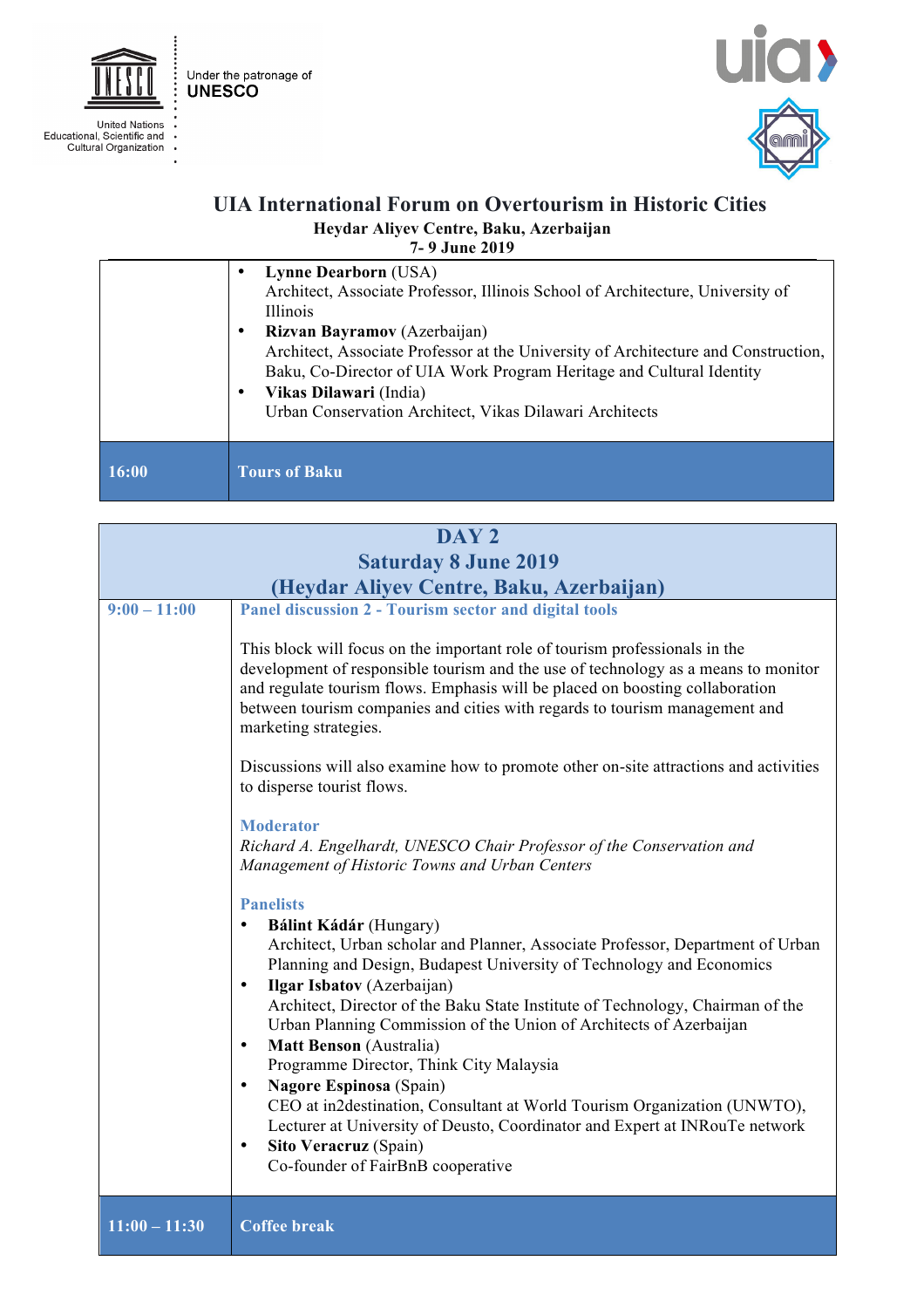

j

Under the patronage of **UNESCO** 

United Nations<br>Educational, Scientific and<br>Cultural Organization J.



## **UIA International Forum on Overtourism in Historic Cities Heydar Aliyev Centre, Baku, Azerbaijan 7- 9 June 2019**

| $11:30 - 13:30$ | <b>Panel discussion 3 - Economic factors</b>                                                                                                                                                                                                                                               |
|-----------------|--------------------------------------------------------------------------------------------------------------------------------------------------------------------------------------------------------------------------------------------------------------------------------------------|
|                 | Discussions will centre on how tourism affects the economy, the consumer habits of<br>residents, and the city's infrastructure.                                                                                                                                                            |
|                 | Panellists will analyse how to develop a financial and social plan to protect the city's<br>heritage, develop human capital, build local institutional capacity, improve<br>employment practices, and protect traditional commerce and residential diversity.                              |
|                 | <b>Moderator</b><br>Michel Julian, Senior Officer Tourism Market Intelligence and Competitiveness,<br><b>UNWTO</b>                                                                                                                                                                         |
|                 | <b>Panelists</b>                                                                                                                                                                                                                                                                           |
|                 | Asgar Alakbarov (Azerbaijan)<br>Chairman of the Board of Administration of the State Historical Architectural<br>Reserve "Icherisheher" (Baku old city)<br>Corinna Del Bianco (Italy)                                                                                                      |
|                 | Architect, Director, Life Beyond Tourism®, Fondazione Romualdo Del Bianco<br><b>Ezio Micelli</b> (Italy)                                                                                                                                                                                   |
|                 | Architect, Professor of urban and building economic evaluation, Unversity of<br>Venice, Venice City Councillor for the Venice UNESCO Management Program<br>Richard A. Engelhardt (USA)<br>UNESCO Chair Professor of the Conservation and Management of Historic<br>Towns and Urban Centers |
| $13:30 - 14:45$ | Lunch                                                                                                                                                                                                                                                                                      |
| $14:45 - 15:00$ | Presentation of architectural solutions for tourism management in historic sites<br>Marla Haber Goldstein (Israel), Architect and Heritage Restoration<br>Specialist, Marla Haber Goldstein Architecture, presents "The Historic site of<br>Caesaria"                                      |
| $15:00 - 17:00$ | <b>Panel discussion 4 – Regulatory measures</b>                                                                                                                                                                                                                                            |
|                 |                                                                                                                                                                                                                                                                                            |
|                 | This block will serve as an examination of the existing and suggested norms and<br>regulations implemented by the municipalities or local governments trying to control<br>the tourism in historic cities.                                                                                 |
|                 | This will include how cities monitor the impact of tourism and how they implement<br>strategic plans for the protection of the city's identity and integrity (e.g. residents and<br>local commerce).                                                                                       |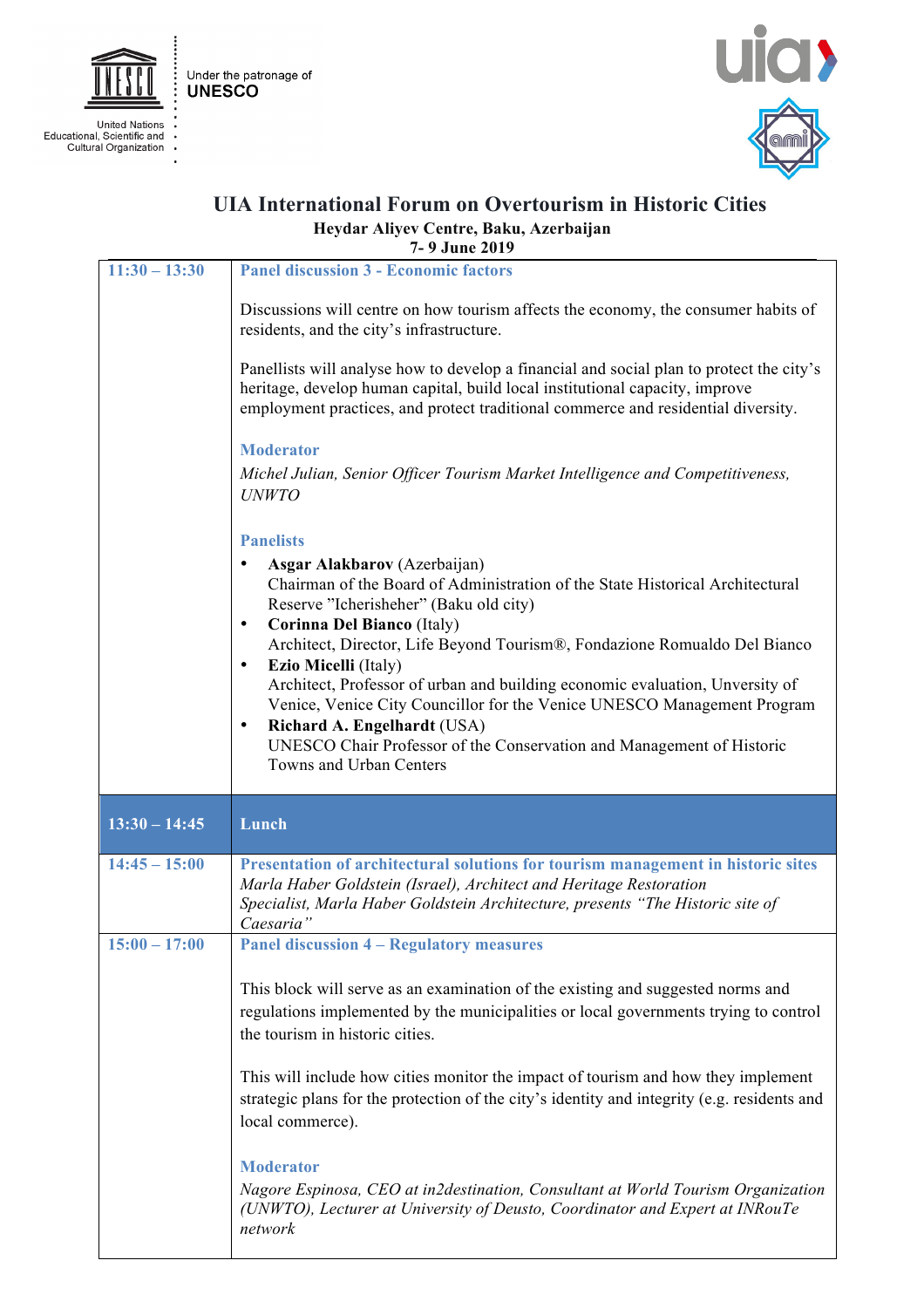



j J.



## **UIA International Forum on Overtourism in Historic Cities Heydar Aliyev Centre, Baku, Azerbaijan**

**7- 9 June 2019**

|                 | <b>Panelists</b>                                                               |
|-----------------|--------------------------------------------------------------------------------|
|                 | Asgar Alakbarov (Azerbaijan)                                                   |
|                 | Chairman of the Board of Administration of the State Historical Architectural  |
|                 | Reserve "Icherisheher" (Baku old city)                                         |
|                 | Bálint Kádár (Hungary)<br>٠                                                    |
|                 | Architect, Urban scholar and Planner, Associate Professor, Department of Urban |
|                 | Planning and Design, Budapest University of Technology and Economics           |
|                 | Celia Martinez Yáñez (Spain)<br>٠                                              |
|                 | Vice-president, ICOMOS International Scientific Committee on Cultural          |
|                 | Tourism, Professor, Historic Heritage Management, Restoration and              |
|                 | Dissemination, University of Granada                                           |
|                 | Laurence Loh (Malaysia)<br>٠                                                   |
|                 | Conservation architect and cultural heritage expert, Deputy President of Badan |
|                 | Warisan Malaysia                                                               |
|                 | Sito Veracruz (Spain)<br>٠                                                     |
|                 | Co-founder of FairBnB cooperative                                              |
|                 |                                                                                |
|                 |                                                                                |
| $17:00 - 18:00$ | <b>Tours of Baku</b>                                                           |
|                 |                                                                                |

| DAY <sub>3</sub>          |                                                                                                                                                                                                                                                                                                                                                                                                                                                    |  |
|---------------------------|----------------------------------------------------------------------------------------------------------------------------------------------------------------------------------------------------------------------------------------------------------------------------------------------------------------------------------------------------------------------------------------------------------------------------------------------------|--|
| <b>Sunday 9 June 2019</b> |                                                                                                                                                                                                                                                                                                                                                                                                                                                    |  |
|                           | (Heydar Aliyev Centre, Baku, Azerbaijan)                                                                                                                                                                                                                                                                                                                                                                                                           |  |
| $9:00 - 11:00$            | <b>Panel discussion 5 - Education and awareness</b>                                                                                                                                                                                                                                                                                                                                                                                                |  |
|                           | Speakers will discuss approaches to advising children, residents and tourists about<br>how to use heritage in a responsible manner. This session will focus on raising<br>awareness regarding the benefits of public, private and community partnership.<br><b>Moderator</b><br>Professor Sabina Hajiyeva, Head of Department for Architectural constructions and<br>restoration of monuments, Azerbaijan Architecture and Construction University |  |
|                           |                                                                                                                                                                                                                                                                                                                                                                                                                                                    |  |
|                           | <b>Panelists</b>                                                                                                                                                                                                                                                                                                                                                                                                                                   |  |
|                           | Corinna Del Bianco (Italy)<br>٠                                                                                                                                                                                                                                                                                                                                                                                                                    |  |
|                           | Architect, Director, Life Beyond Tourism®, Fondazione Romualdo Del Bianco<br>In-Souk Cho (South Korea)<br>$\bullet$                                                                                                                                                                                                                                                                                                                                |  |
|                           | Architect and Principal of DaaRee Architects & Associates, Seoul, Korea,<br>International Co-director of UIA WP Heritage & Culture, Vice President of<br><b>ICOMOS-ISCARSAH</b>                                                                                                                                                                                                                                                                    |  |
|                           | Marla Haber Goldstein (Israel)<br>$\bullet$                                                                                                                                                                                                                                                                                                                                                                                                        |  |
|                           | Architect and Heritage Restoration Specialist, Marla Haber Goldstein<br>Architecture                                                                                                                                                                                                                                                                                                                                                               |  |
|                           | <b>Stefano Francesco Musso (Italy)</b><br>$\bullet$<br>Architect, Professor of Restoration and Past Dean of the University of Genoa,<br>Past President of the EAAE (European Association for Architectural Education)<br>and coordinator of Thematic Network on Conservation                                                                                                                                                                       |  |